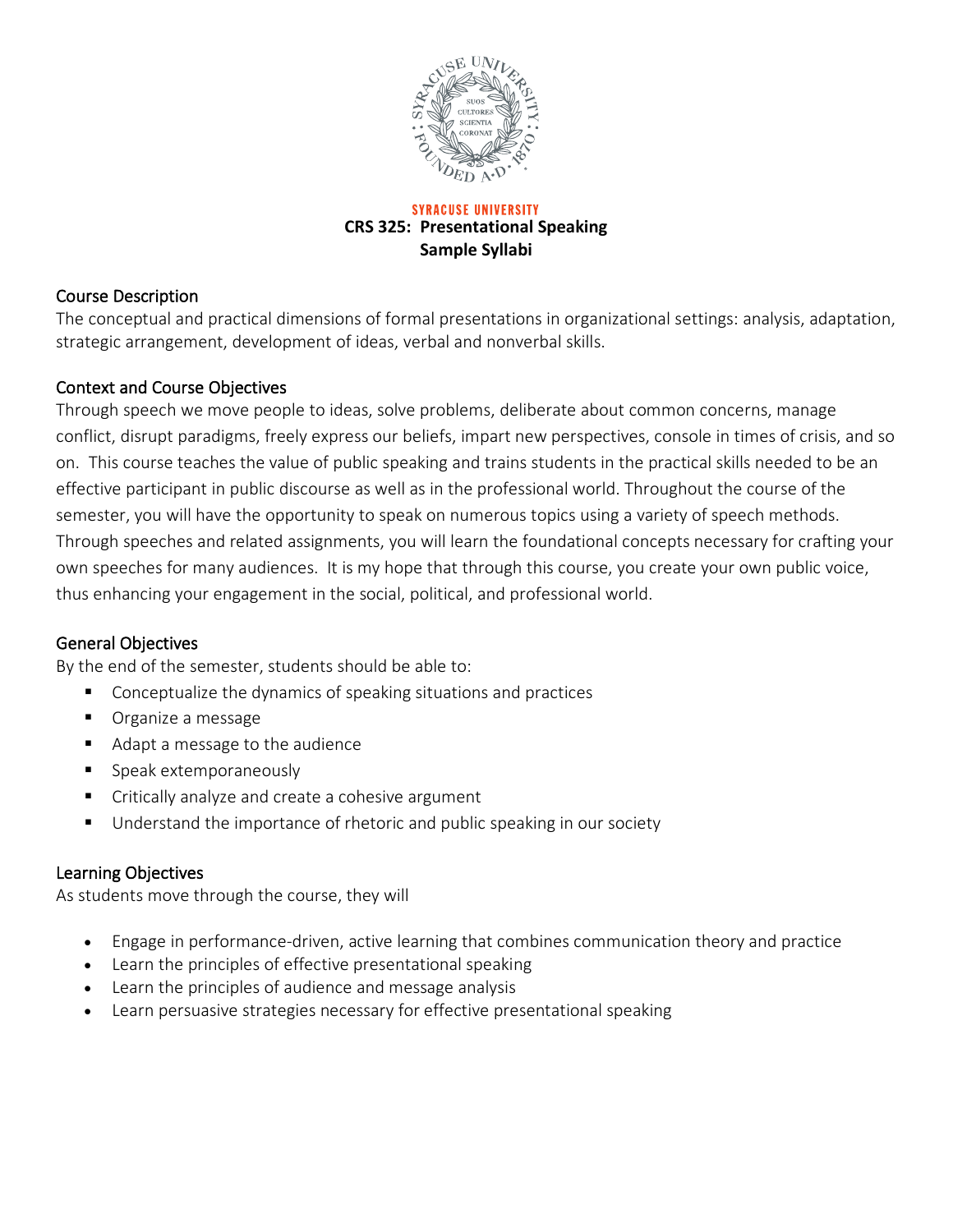### Learning Outcomes

- Be able to assess the rhetorical/speaking situation
- Be able to plan to appropriate public speaking presentation
- Understand the audience at hand and write an appropriate speech
- Plan the appropriate message, main points and supportive material.
- Prepare and rehearse the presentation and secure a smooth delivery
- Deliver an effective presentation
- Assess the strengths and weaknesses of the presentation

#### Attendance

- Absences: Attendance is *mandatory*. You are expected to come to class prepared to discuss textbook material and participate in the various activities associated with the readings. The clear exception to this policy is in the case of a **university-sanctioned absence** (athletic participation, religious observance, etc.) or documented illness. Upon your return to the class, please provide university-approved documentation for any excused absence. In the event of an emergency, it is up to you to contact me so we can establish how to proceed with missed assignments.
- Class attendance and Speech Presentation: Attendance is required in this course and no more than three unexcused absences are allowed. The instructor will deduct ten points from the overall course grade for more than three unexcused absences, many more than three may result in failing the class. However, speeches must be given on the day designated and only on rare circumstances and with ample proof, can a speech be rescheduled. Failure to deliver a speech on the designated day will result in failing a particular speech assignment
- Tardiness: is inconsiderate to both your instructor and your peers, so it will not be tolerated. For every two (2) tardies, you will receive (1) unexcused absence.
- Participation: In addition to attending each class session, you are responsible for reading the required material, participating in our class discussions, being ethical, and nurturing an environment in which we all feel welcome, safe, productively engaged, and constructively challenged as we learn. Sleeping or giving the appearance of sleeping is distracting and will count as one absence.
- Technology: Please silence all cell phones, electronics, etc. If you are observed using technology inappropriately (we will discuss what this means), you will be marked absent for the day. Refer to attendance policy to see how your grade will be affected. If you are observed using technology while your classmates are giving their speeches, you will be counted absent for the day and I will deduct 10% from your speech grade.
- Grade breakdown (applied to participation grade):

1 absence: 90% 2 absences: 80% 3 absences: 70% 4 absences: *possible course failure*

• If you miss class, find classmates who can update you on course material. I will be sincerely happy to explain concepts after you have consulted with a classmate first and reviewed the syllabus. In the event of an emergency, it is up to you to contact me so we can establish how to proceed with missed assignments.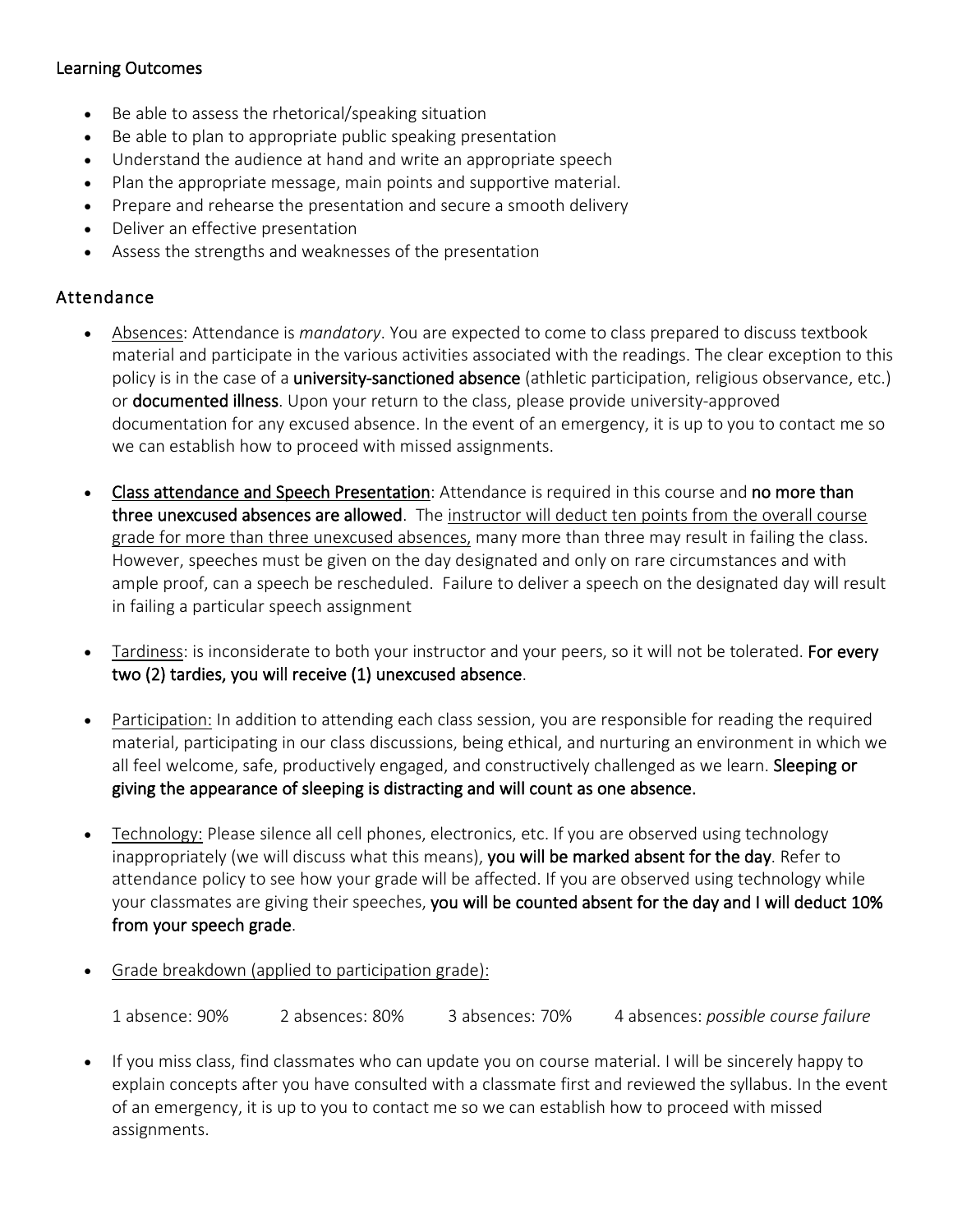## Attendance for speeches

- Attendance on speech days is *required*. We are a support system for each other because speaking in public can be scary. If you miss class on any speech day without documentation, your final speech grade will be lowered 10%. If you have an unexcused absence on a day you are assigned to speak, you will receive a zero on that speech. If you feel special circumstances necessitate special consideration from this policy, please see me as soon as such circumstances arise. If you are on Zoom, you must have your face clear, with NO background.
- Note: *If you are late on a speech day, please remain outside the door and wait until you hear applause.*

### Required Materials

Text- [www.publicspeakingproject.org](http://www.publicspeakingproject.org/) o[r http://www.publicspeakingproject.org/psvirtualtext.html](http://www.publicspeakingproject.org/psvirtualtext.html)

## Course Perspective

This course is skill based but it is informed by a rich history of rhetorical theories development over many centuries. These theories are essential for understanding the practice of presentational speaking. The course is structured in such a way that the necessary foundations for public presentations are covered in the first few weeks of the course, allowing for a more focused presentation in the remaining two thirds of the term. Most of the reading is front loaded as most chapters are needed for a comprehensive view of the fundamentals of public presentation.

## In Class Recordings

Video will be taken of all speeches for grading and self-evaluation purposes. The videos will not be used for any other reason without written permission from the student.

ASSIGNMENT DESCRIPTIONS

#### **Speeches**

You are required to deliver the four following speeches to the class:

- 1. Informative Speech: 5-7 minutes, no visual aids, 5 sources (at least 3 scholarly).
- 2. Persuasive Speech: 7-9 minutes, 1-2 visual aids required, 7 sources (at least 3 scholarly).
- 3. Impromptu Speech: 2:30-3:30 minutes, no visual aid.
- 4. Mediated Speech: 5-7 minutes, 7 sources (at least 4 scholarly).

You will submit topic proposals for the speeches via Blackboard. I will send an email when all proposals are graded; you can then check Blackboard to see if your topic has been (dis)approved. If disapproved, you have (24) hours to resubmit. No two students may present on the same topic. Topics are granted on a "first-come, first-served" basis. If you do not submit a topic proposal by the deadline, you will not be permitted to deliver your speech.

You may use notecards for all but the Impromptu speech. However, you will be heavily penalized if the notecards have more than keywords/quotations and if it appears you are reading the note cards word-forword. All notecards will be turned in on your assigned speech day.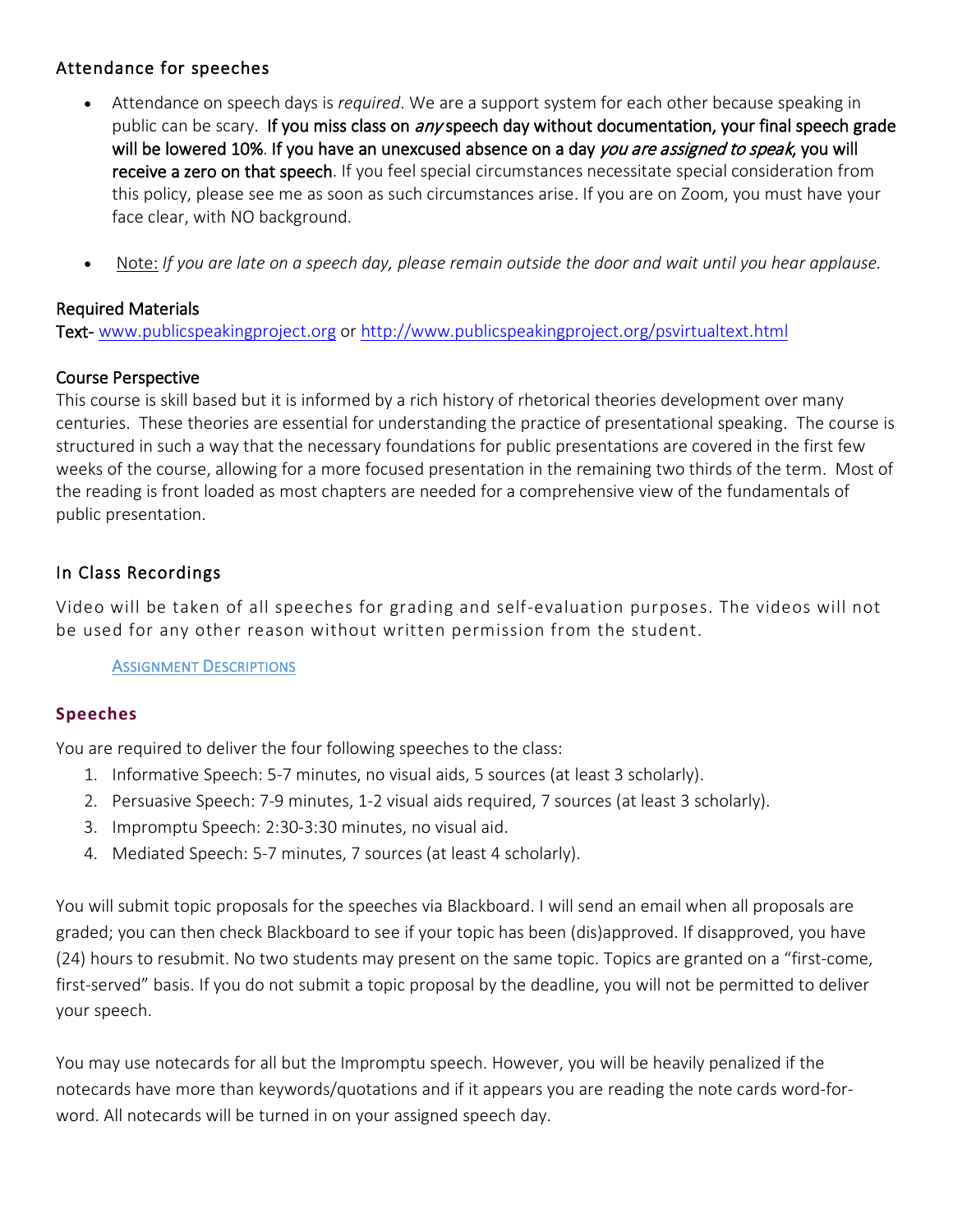#### Speech Outlines

Each outline is worth 5% of that total speech grade. All speeches require full-sentence outlines.

#### Peer Reviews

You will be assigned a small group and complete peer reviews for your groupmates during their speeches. Peer-Reviews will be conducted in class.

#### Self-Evaluations

Watching yourself speak and reflecting on your time in front of your audience is one of the most helpful ways to improve. Write honest, informed evaluations of your speech performances.

#### Final Exam

Your final will be a take home exam. No late exams will be accepted.

#### Reading

With each chapter that you are assigned to read, you will be prompted to complete various activities (journals, quizzes, questions, etc.). Completion of these activities will account for 10% of your final grade. It is your responsibility to make sure you can access the REVEL online course. Contact me right away if you are experiencing difficulties with this.

#### Description of Assignments

1. Introduction speech – This initial speech allows you to get a feel for the publicness of presentation. This is your opportunity to sense what it feels like standing in front of an audience and make necessary adjustments for improved public presentations. Your task is to introduce yourself but you must go beyond basic biographical information. You can present specific information, special characteristics, or unique experience (2-3 minutes in length).

2. **Elevator Pitch** - also known as an elevator speech – is a quick synopsis of your background and experience. This speech is all about you: who you are, what you do, and what you want to do. (30 seconds in length)

3. Informative speech– With this speech, you inform the audience of a procedure, person, event, act, a development, or a place of interest. Your task is to inform (but not persuade) your audience, in an organized, coherent structure (6-7 minutes in length). *Get your topic approved by instructor before writing it*

4. Persuasive speech– With this speech your task is to persuade the audience to adopt a point of view, take an action, keep an action or point of view, or inoculate against future and counter persuasion. *Get your topic approved by instructor before writing it.* 6-8 minutes in length.

With this and the next assignment, the instructors should engage the students in a critical analysis of several speeches (either students' speeches or famous ones taken from other sources).

6. Impromptu speech - You will be asked to speak on unexpected topics, in an educated and organized manner. You will have four minutes to prep and organize your thoughts. Your task is to be able to articulate a clear topic and do so without losing composure. The expectation here that you be competent in your presentational skills and that you provide an adequate presentation (5-6 minute in length). You will not be allowed to use notes of any kind.

7. Mediated Speech– The mediated speech is an exercise in digital storytelling and should be a creative and engaging endeavor. Speeches may be informative or persuasive. Speeches should be 5 minutes long and in video format with the title "CRS Presents: [Your name]". Speeches will then be uploaded to YouTube (can be public or private) for the whole class to view. *Get your topic approved by instructor before writing it*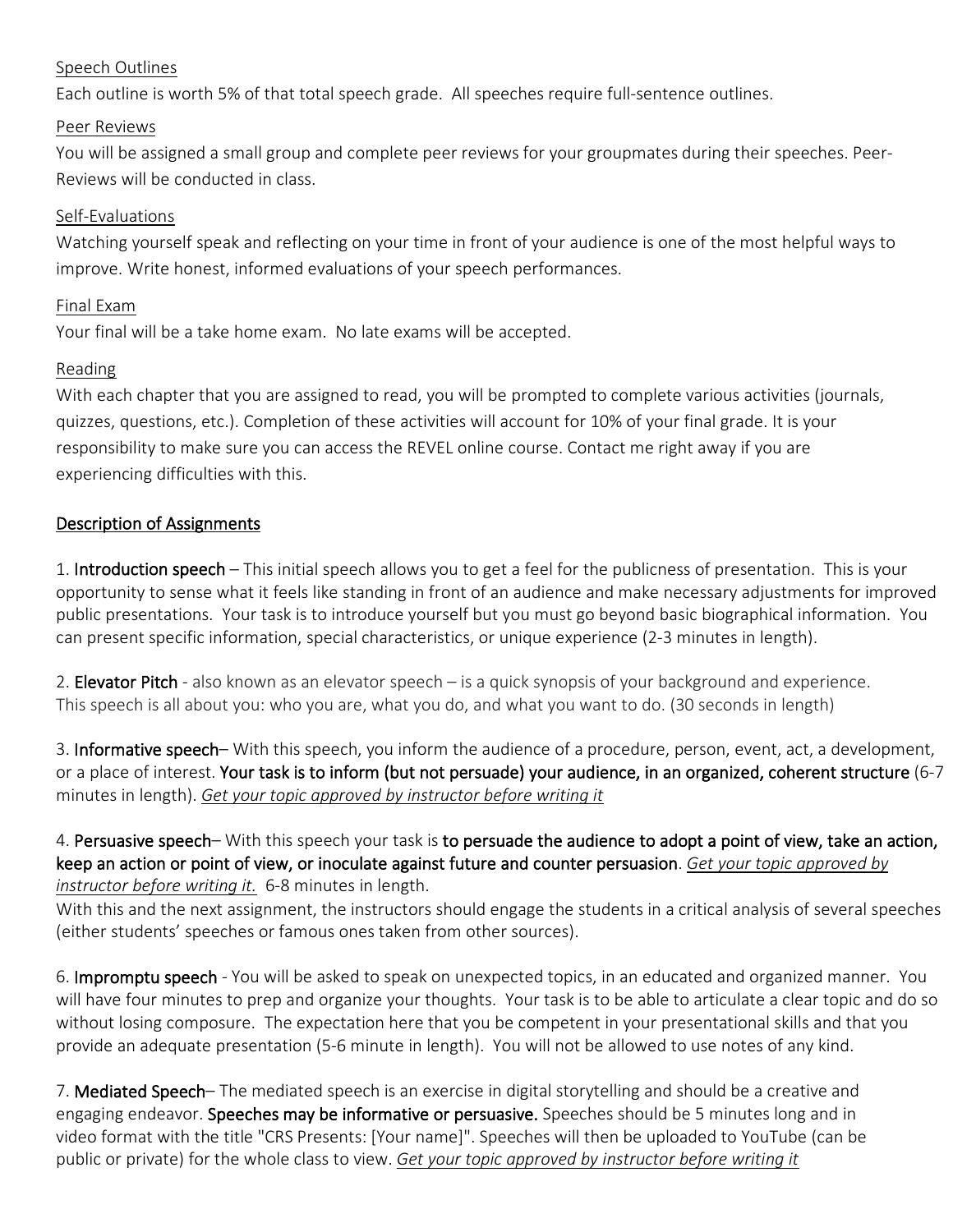\* Participation - to be determined by instructor, based on attentiveness and contributions to various class discussions. Also included under participation is student evaluations of others' presentations (evaluations of classmates' speeches are required from each student throughout the course)

Quizzes- covering the material read and discussed.

Final Exam – This will be a take home exam, you are to use what you learned from the text in writing a speech.

#### **Grade Breakdown**

| Unit 1: The Informative Speech (30%) |     | Unit 2: The Persuasive Speech (15%)    |     |
|--------------------------------------|-----|----------------------------------------|-----|
| Introduction Speech                  | 5%  | Persuasive Speech Outline<br>$\bullet$ | 5%  |
| Flevator Pitch                       | 10% | Persuasive Speech<br>$\bullet$         | 10% |
| Informative Speech Outline           | 5%  |                                        |     |
| Informative Speech                   | 10% |                                        |     |
| Unit 4: The Impromptu Speech (10%)   |     | Unit 3: The Mediated Speech (15%)      |     |
| Impromptu Speech                     | 10% |                                        |     |
|                                      |     | Mediated Speech<br>$\bullet$           | 10% |
| Other Assignments (30%)              |     | Mediated Speech Outline<br>$\bullet$   | 5%  |
| Assignments                          | 15% |                                        |     |
| Quizzes                              | 5%  |                                        |     |
| Final Exam                           | 10% |                                        |     |

Note: All presentations are based on bringing to the podium only an outline. A verbatim text of a given speech is not allowed. There is a pedagogical explanation that guides this requirement. Most effective speakers are effective because they do not read the speech but are familiar with the outline and thus can speak to the audience (as distinct of speaking at the audience with a manuscript speech).

#### CRITERIA FOR EVALUATING PRESENTATIONS

Your grade for the course is determined primarily by your performance. The primary criteria for assessing the quality of your presentations include the content of your presentation, your research of the topic at hand, your word choice, delivery and organization.

How are speeches graded? The following descriptions will help you understand the prerequisites for each grade.

"A" Speaker: An "A" speaker is equipped with virtually all skills needed in affecting the oral transmission of ideas, feeling, beliefs, attitudes, values, and behaviors. The "A" speaker has packaged information—well selected information, appropriately supported ideas—adapted to the particular audience he or she is facing and to the proposition or central idea being advanced. The "A" speaker is making maximum movements, gestures, and facial expressions. In a sentence, an "A" speaker is illustrating the strengths of oral public communication.

"B" Speaker: A "B" speaker is certainly better than average, yet normally has room for improvements in one or two important areas of oral public communication. Transitions may be missing, or, introductions and conclusions may be a bit flat; some ideas may be too general yet; or, an appropriate delivery skill may be present but lacks polish. The "B" speaker, in other words, is showing definite signs of thinking and acting rhetorically, but has not yet achieved complete mastery of oral communication.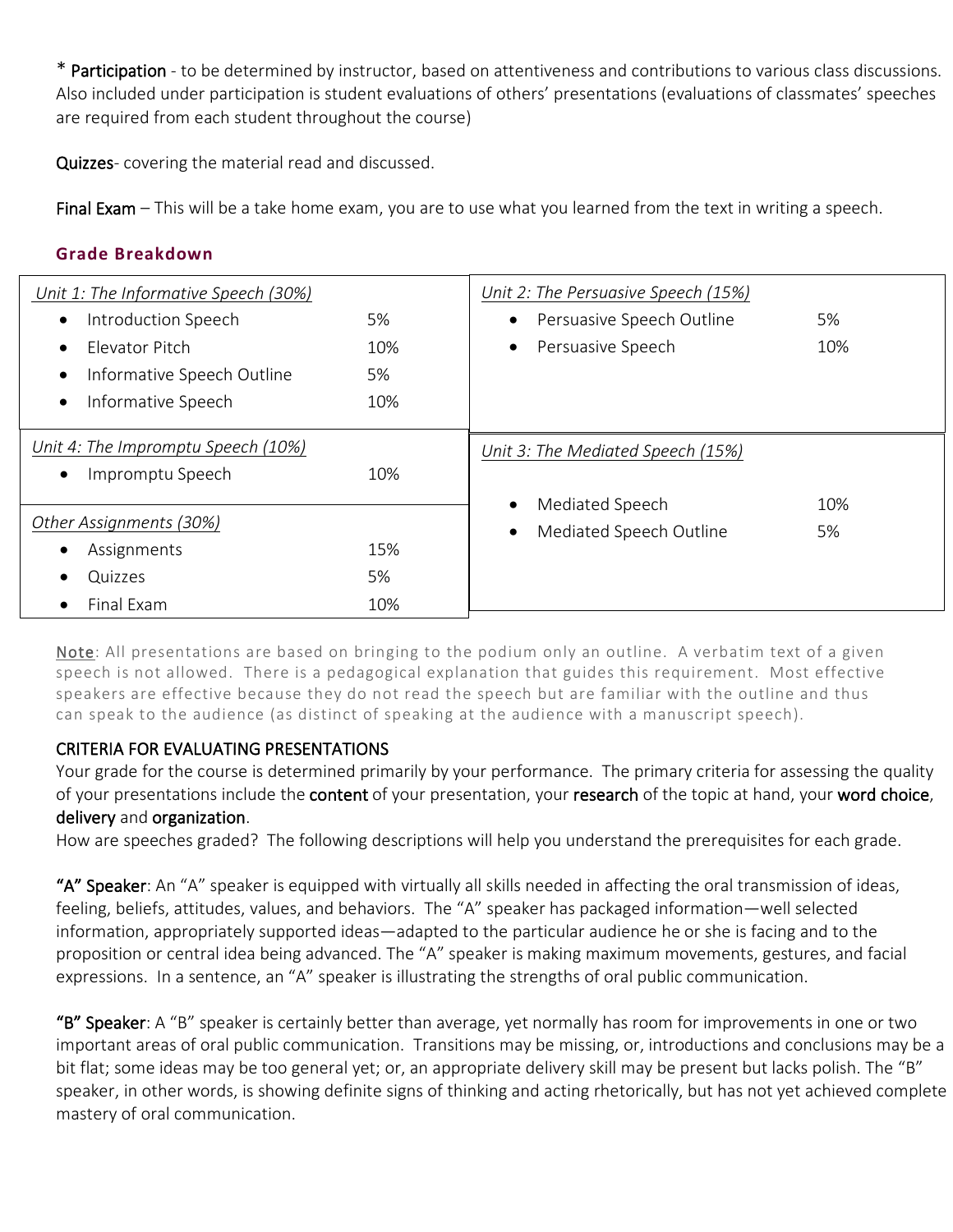"C" Speaker: A "C" speaker will get along, in all probability, facing day-to-day public communication situations [lectures, offering short presentations at work, etc.]. Ideas generally are there and well packaged; clarity has been achieved, although maximum impact probably has not. Unimaginative—i.e., non-engaging—introductions and conclusions may be employed; a "C" speaker probably either reads too much or attempts to memorize full sentences or paragraphs; he or she may not move much and possibly speaks with a deadpan face; distracting mannerisms may be present.

"D" Speaker: A "D" speaker has one or two major problems in public oral communication, problems which definitely will affect future success. "D" speeches often are developed poorly [either presented merely assertively or with no illustrations, metaphors, etc., to give them enough clarity and impact]. A "D" speaker may almost completely read an address, present an "essay" instead of a comparatively extemporaneous speech, shake so badly that an audience worries about the speaker instead of the speech, refuse to look a an audience steadily, ignore basic techniques of coherent transitions, appropriate introductions and conclusions, and the like, or fail to use the assignment time well by preparing something other than common place material.

"F" Speaker: It is almost impossible not to communicate something to an audience; it is almost impossible to earn an "F." The failing grade is used in case of lying and plagiarizing, when assignment has been completely missed or on those rare occasions when a speaker completely falls on his or her face because of nervousness or ill-preparedness.

Note: A grade lower than a "C" will not transfer as college credit.

| Letter Grade | Percentage | Performance           |  |
|--------------|------------|-----------------------|--|
| A            | 94-100%    | Excellent Work        |  |
| $A -$        | 90-93%     | Nearly Excellent Work |  |
| $B+$         | 87-89%     | Very Good Work        |  |
| <sub>B</sub> | 84-86%     | Good Work             |  |
| $B -$        | 80-83%     | Mostly Good Work      |  |
| $C+$         | 77-79%     | Above Average Work    |  |
| $\subset$    | 74-76%     | Average Work          |  |
| $\mathsf{C}$ | 70-73%     | Mostly Average Work   |  |
| D            | 60-69%     | Below Average Work    |  |
| F            | $0 - 59%$  | <b>Failing Work</b>   |  |

# **Grading Scale**

#### Syracuse University Policies

#### Academic Integrity

Syracuse University's Academic Integrity Policy holds students accountable for the integrity of the work they submit. Students should be familiar with the policy and know that it is their responsibility to learn about coursespecific expectations, as well as about university policy. The university policy governs appropriate citation and use of sources, the integrity of work submitted in exams and assignments, and the veracity of signatures on attendance sheets and other verification of participation in class activities. The policy also prohibits students from submitting the same written work in more than one class without receiving written authorization in advance from both instructors. The presumptive penalty for a first offense by an undergraduate student is course failure. For more information and the complete policy, see [http://academicintegrity.syr.edu.](http://academicintegrity.syr.edu/)

You should interpret this statement to also mean that you cannot "lift" words or portions of speeches delivered by others, without attribution.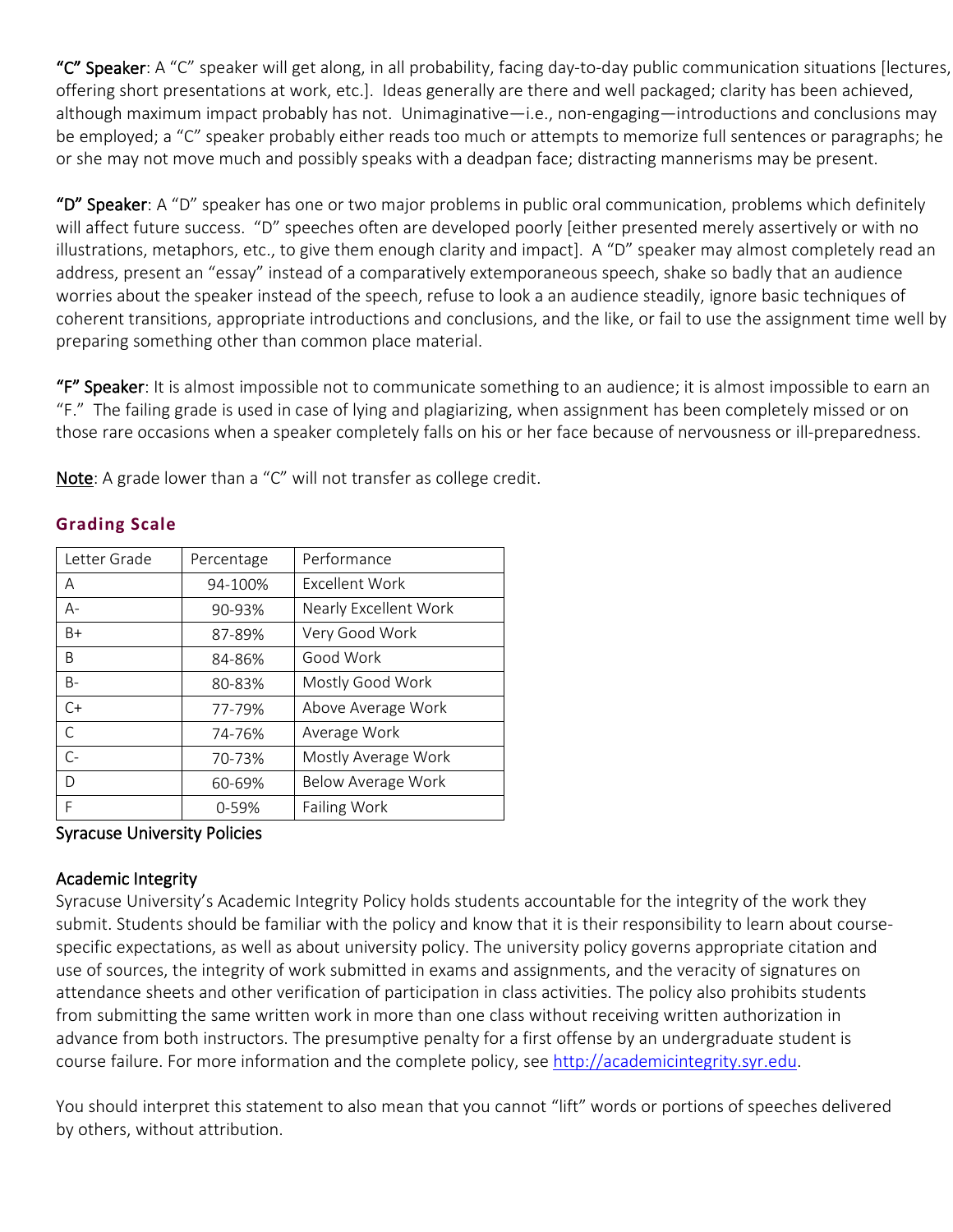# Related links

The Academic Integrity Policy: <http://academicintegrity.syr.edu/academic-integrity-policy/> Ten Things All Students Need to Know About AI: <http://academicintegrity.syr.edu/ten-qas-all-students-need-to-know-about-ai/> What does academic integrity mean?: <http://academicintegrity.syr.edu/what-does-academic-integrity-mean/>

Helpful Apps Ummo & LikeSo - Both of these apps help filter out filler words such as umm and like. SpeakerClock - Helps you master the pacing of public speaking. Prompster Pro - Turns your iPad into a teleprompter. (for practice only)

# Turnitin

This class can use *Turnitin*, a plagiarism prevention system. The ease of using the Internet has made it very easy for students to "cut and paste" material into papers that they are writing without proper citation. I will submit all/some/ papers that you write in this class to *Turnitin*, a service that identifies "matched text." Note that all submitted papers will be included as source documents in the [Turnitin.com](http://turnitin.com/)

## Academic Accommodations

Syracuse University welcomes people with disabilities and, in compliance with the Rehabilitation Act of 1973 and the Americans with Disabilities Act, does not discriminate on the basis of disability. Students who require special consideration due to a learning or physical disability or other situation should make an appointment with the course instructor as soon as possible.

#### Student Work

It is understood that registration for and continued enrollment in this course constitutes permission by the student for the instructor to use for educational purposes any student work produced in the course, in compliance with the federal Family Educational Rights and Privacy Act (FERPA).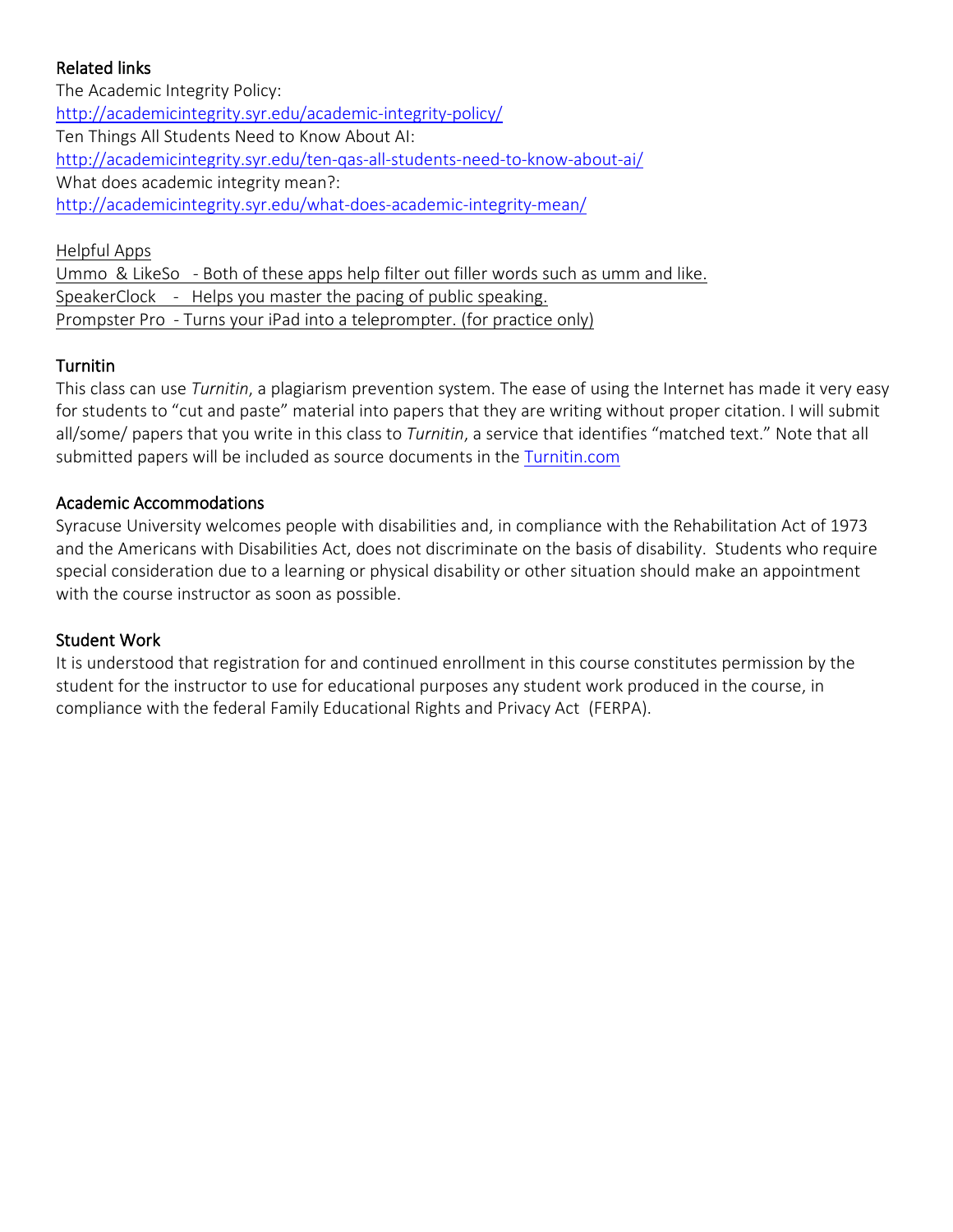# *Course Calendar* (TENATIVE)

All assignments are due on the date listed unless specified otherwise.

# On days where chapter readings are assigned, you are required to complete all assigned activities (journal activities, quizzes, etc.) in addition to completing the readings themselves unless specified otherwise.

| Date (Days A & C) | Topic(s)                                                                                                                                                                                            | Readings +<br>Activities due                       | Assignments due                                                                  |  |
|-------------------|-----------------------------------------------------------------------------------------------------------------------------------------------------------------------------------------------------|----------------------------------------------------|----------------------------------------------------------------------------------|--|
|                   | Week 1                                                                                                                                                                                              |                                                    |                                                                                  |  |
| Jan. 21           | Welcome to CRS 325!<br>Course Introduction<br>Foundations: Providing an overview of the fundamentals<br>of public speaking (speaker, speech topic, audience,<br>setting and their interdependence). |                                                    |                                                                                  |  |
|                   | Week 2                                                                                                                                                                                              |                                                    |                                                                                  |  |
| Jan. 25           | Course Introduction<br>Ethics +<br>Listening and Speaking<br>Informative Speech                                                                                                                     | Ch.1                                               | $Ch. 3 - Questions$<br>#2, 4, 5, 6, 7                                            |  |
| Jan. 28           | Informative Speech & Topic Selection<br>Research Unit                                                                                                                                               | Skim Ch.2                                          | Introductions DUE-Thursday                                                       |  |
|                   | Week 3                                                                                                                                                                                              |                                                    |                                                                                  |  |
| Feb. 1, 3         | Research Unit/AnBib: Supporting the<br>Speech + Citations                                                                                                                                           | Read Ch. 3                                         | Chapter 3 due                                                                    |  |
| Feb 4             | Organizing and Outlining Add Elevator                                                                                                                                                               | Ch. 15                                             | Informative Speech Topic Proposal<br>due on Monday.<br>Ch. $15 -$ Question #5    |  |
|                   | Week 4                                                                                                                                                                                              |                                                    |                                                                                  |  |
| Feb 8             | Style and Delivery +<br>Audience Analysis                                                                                                                                                           | Ch.5                                               | Inform Speech Topic Pro. due<br>Ch. 5 - Questions<br># 1, 3, 4, 8, 9, 10, 11, 12 |  |
| Feb. 11           | Workshopping                                                                                                                                                                                        | Ch.6                                               | Ch. 6 Questions # 2, 5, 7                                                        |  |
| Week 5            |                                                                                                                                                                                                     |                                                    |                                                                                  |  |
| Feb. 17 (Wed)     | <b>Informative Speeches</b>                                                                                                                                                                         | Keep video of<br>Inform. Speech for<br>end of sem. | Informative Speeches DUE<br>Informative Speech Annotated<br>Bibliography due     |  |
| Feb. 18           | <b>Informative Speeches</b>                                                                                                                                                                         | Ch. 7                                              | Ch. 7 Activities #4 (watch &<br>summarize) 6                                     |  |
| Week 6            |                                                                                                                                                                                                     |                                                    |                                                                                  |  |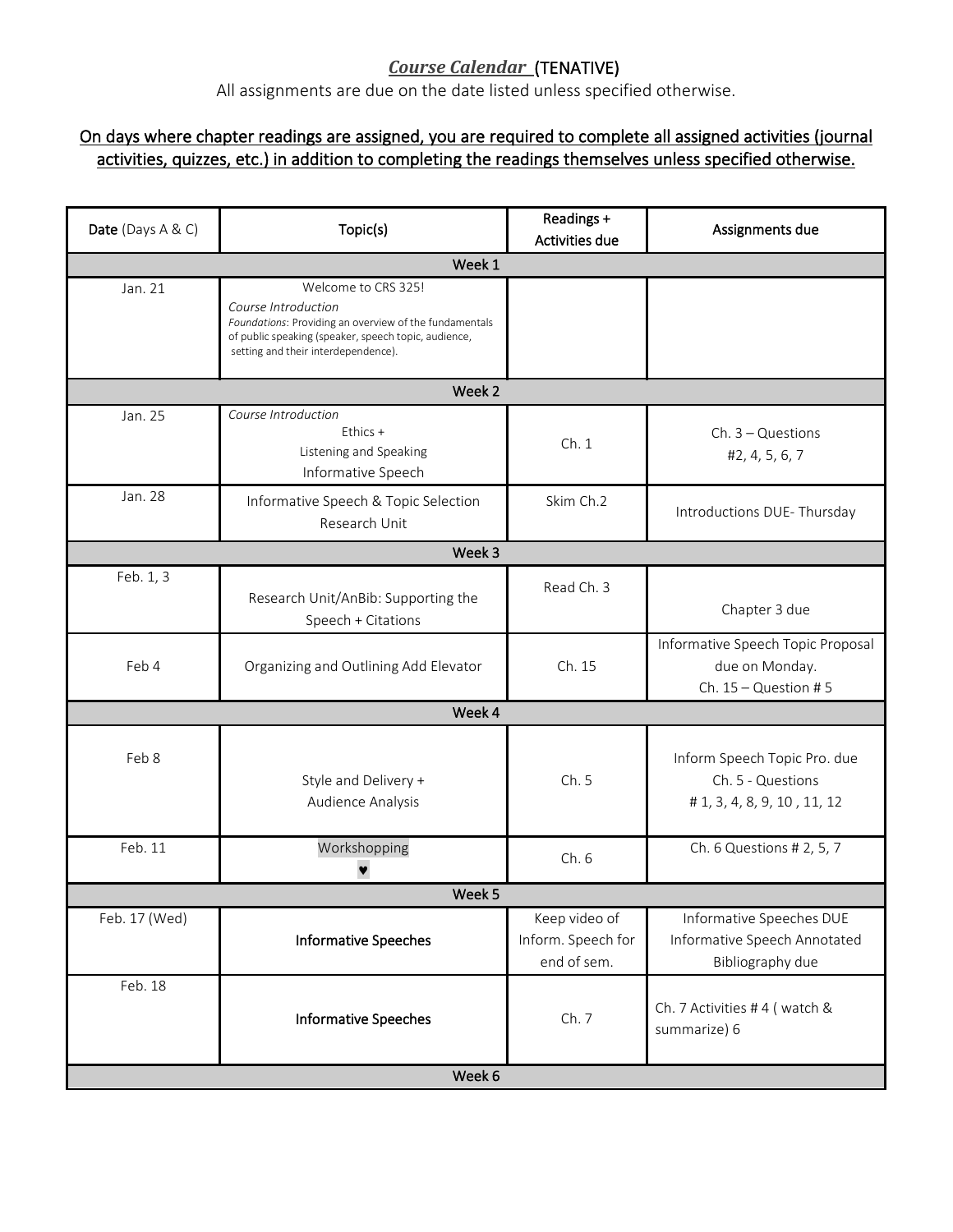| Feb. 22         | Intro to Persuasion                              | Ch.8   | Ch. 8 Questions # 1, 3, 5,                                              |
|-----------------|--------------------------------------------------|--------|-------------------------------------------------------------------------|
| Feb. 25         | Informative Speech Review +<br>Persuasion cont'd |        | DUE -Inform Speech Peer Reviews<br><b>AND Self-Evaluation</b>           |
|                 | Week 7                                           |        |                                                                         |
| Mar 1, 3        | Language + Visual aids                           | Ch. 9  | Ch. 9 Questions # 1, 5, 6, 7<br>Persuasive Speech Topic Proposal<br>due |
| Mar 4           | Persuasion cont'd + workshopping                 |        | Work on Persuasive Speech<br>Outline (with bib)                         |
|                 | Week 8                                           |        |                                                                         |
| Mar. 15         | Persuasion Intro                                 | Ch.4   | Ch. 4 Questions # 4, 6. 7. 8                                            |
| Mar. 18         | Persuasion cont'd + workshopping                 |        | Persuasive Speech Outline (with<br>bib) AND visuals due                 |
|                 | Week 9                                           |        |                                                                         |
| March 8         | Persuasive Speeches                              | Ch. 16 | Ch. 16-Glossary (familiarize<br>yourself with terms)                    |
| March 11        | Persuasive Speeches                              |        |                                                                         |
|                 | Week 10                                          |        |                                                                         |
| March 23        | Unit Wrap Up                                     | Ch. 14 | Ch. 14 Questions - # 1, 2, 4, 6, 7                                      |
| March 26        |                                                  |        | Persuasive Speech Peer Reviews<br>AND Self-Evaluation due               |
|                 | Week 11                                          |        |                                                                         |
| Mar. 30         |                                                  | Ch. 10 | Ch. 10 Questions # 1, 8, 11, 12                                         |
| Mar. 31<br>Wed. |                                                  |        |                                                                         |
|                 |                                                  |        |                                                                         |
| Week 12         |                                                  |        |                                                                         |
| April 5         |                                                  | Ch. 12 | Ch. 12 Questions # 2, 4, 6, 7                                           |
| April 8         |                                                  |        |                                                                         |